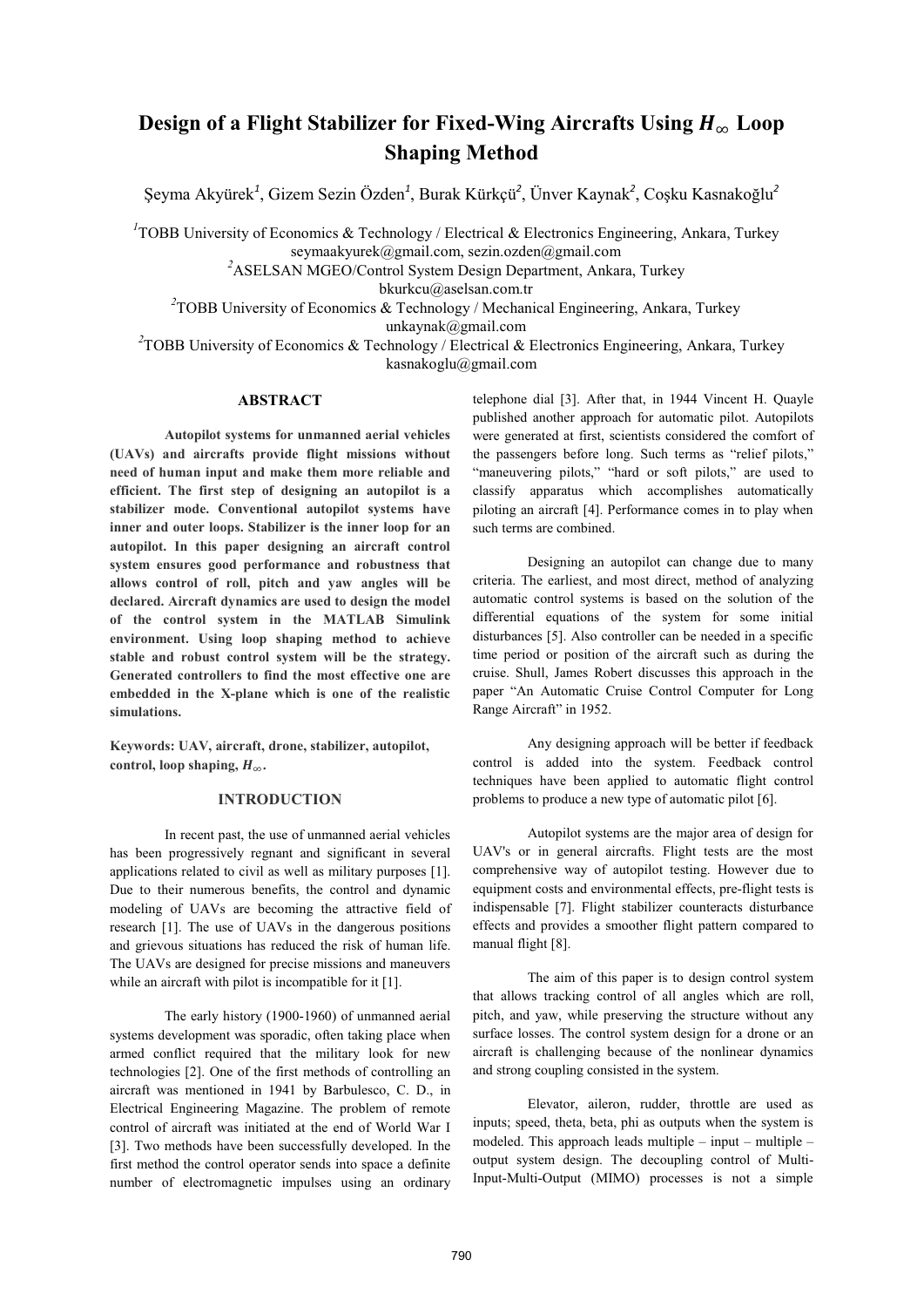problem [9]. To increase the robustness and to protect the performance as well, a controller with  $H_{\infty}$  loop shaping method is presented. Nonetheless, for the MIMO nonlinear systems, the design of robust flight control is complex for fixed – wing aircrafts with parameter uncertainty, strong nonlinearity, high coupling and unknown external disturbance.

If an airplane is to remain in steady uniform flight, the resultant forces as well as the resultant moment about the center of gravity must both be equal to zero [10]. An airplane satisfying this requirement is said to be in a state of equilibrium of flying at a trim condition [10]. When flight control surfaces are selected as the inputs of the system by trimming and linearizing, nonlinear flight dynamics equations are linearized around this trim condition.

High performance can be efficiently computed by loop shaping controller techniques. These techniques provide stability and robust control system. The H controllers are suitable for MIMO systems whereas the conventional PID techniques are not [11].So for the case of PID control alone, the given MIMO plant dynamics are simplified by taking some assumptions such as the consideration of a single dominant input and the absence of interaction among longitudinal states [11].

X-plane simulation is performed to observe results and be satisfactory. It is easy to manipulate, a very realistic flight and also allows for the alteration of various weather conditions.

In this paper, to design a flight controller which ensures good performance and robustness, aircraft dynamic equations being calculated, system modeling and controller designing,  $H_{\infty}$  loop shaping will be explained in order. After these sections are clearified results of the technique will be described in the conclusion and future work section.

## **AIRCRAFT DYNAMICS**

 The airplane's behavior following a stall or in a spin shall not include any dangerous characteristics, and that the controls must retain enough effectiveness to ensure a safe recovery to normal flight [12]. Before discuss the stabilizer, creating the system using aircraft dynamics is needed to be mentioned. Flight stabilize controller will be tried in the Carbon  $- Z$  Cub N6725Q, an upper wing aircraft model. The reason why Cessna 172's longitudinal and lateral stability coefficients are used is Cessna 172 and Carbon – Z Cub N6725Q have similar specifications.

 Two conditions are necessary for an aircraft to manage its mission successfully, first it must be able to achieve equilibrium flight which means aircraft is in uniform motion and it must have the capability to maneuver for a wide range of flight velocities and altitudes. In this study, the very first condition, equilibrium flight, is

considered. Altitude control will be added in upcoming studies as an outer loop.

 Control of an airplane can be achieved by providing an incremental lift force on one or more of the airplane's lifting surfaces [10]. The incremental lift force can be produced by deflecting the entire lifting surface or by deflecting a flap incorporated in the lifting surface [10]. Figure 1 shows the three primary aerodynamic controls [10]. Pitch control can be achieved by changing the lift on either a forward or aft control surface [10]. If a flap is used, the flapped portion of the tail surface is called an elevator [10]. Yaw control is achieved by deflecting a flap on the vertical tail called the rudder, and roll control can be achieved by deflecting a small flaps located outboard toward the wing tips in a differential manner. These flaps are called ailerons [10].



**Fig.1.** Primary aerodynamic controls [10]

 Matlab Simulink has a library called Airlib. In this library there are aircraft model blocks including Cessna 172. Closed loop control system includes the Cessna airlib model block. However when deciding the inner loops, outer loops, how will be the connections, theorical approximations are crucial. This is the reason not only use Airlib's coefficients but also calculate some necessary ones.

 Developing the control system model, full state is the preferred approximation. This means short – period and phugoid dynamics are considered; elevator, aileron, rudder, throttle are determined as inputs of the model. Nevertheless corresponding equations could not be given due to the space limitations. Short – period dynamics will be given shortly though.

#### **SHORT – PERIOD DYNAMICS**

 The equation with control input from the elevator in state space form can be written as [10]

$$
\begin{bmatrix}\n\Delta \dot{\alpha} \\
\Delta \dot{q}\n\end{bmatrix} = \begin{bmatrix}\n\frac{Z_{\alpha}}{u_0} & 1 \\
M_{\alpha} + M_{\dot{\alpha}} \frac{Z_{\alpha}}{u_0} & M_q + M_{\dot{\alpha}}\n\end{bmatrix} \begin{bmatrix}\n\Delta \alpha \\
\Delta q\n\end{bmatrix} + \begin{bmatrix}\n\frac{Z_{\delta_e}}{u_0} & \frac{M_{\dot{\alpha}} Z_{\delta_e}}{u_0} & \frac{M_{\dot{\alpha}} Z_{\delta_e}}{u_0}\n\end{bmatrix} \begin{bmatrix}\n\Delta \delta_e\n\end{bmatrix}
$$
\n(1)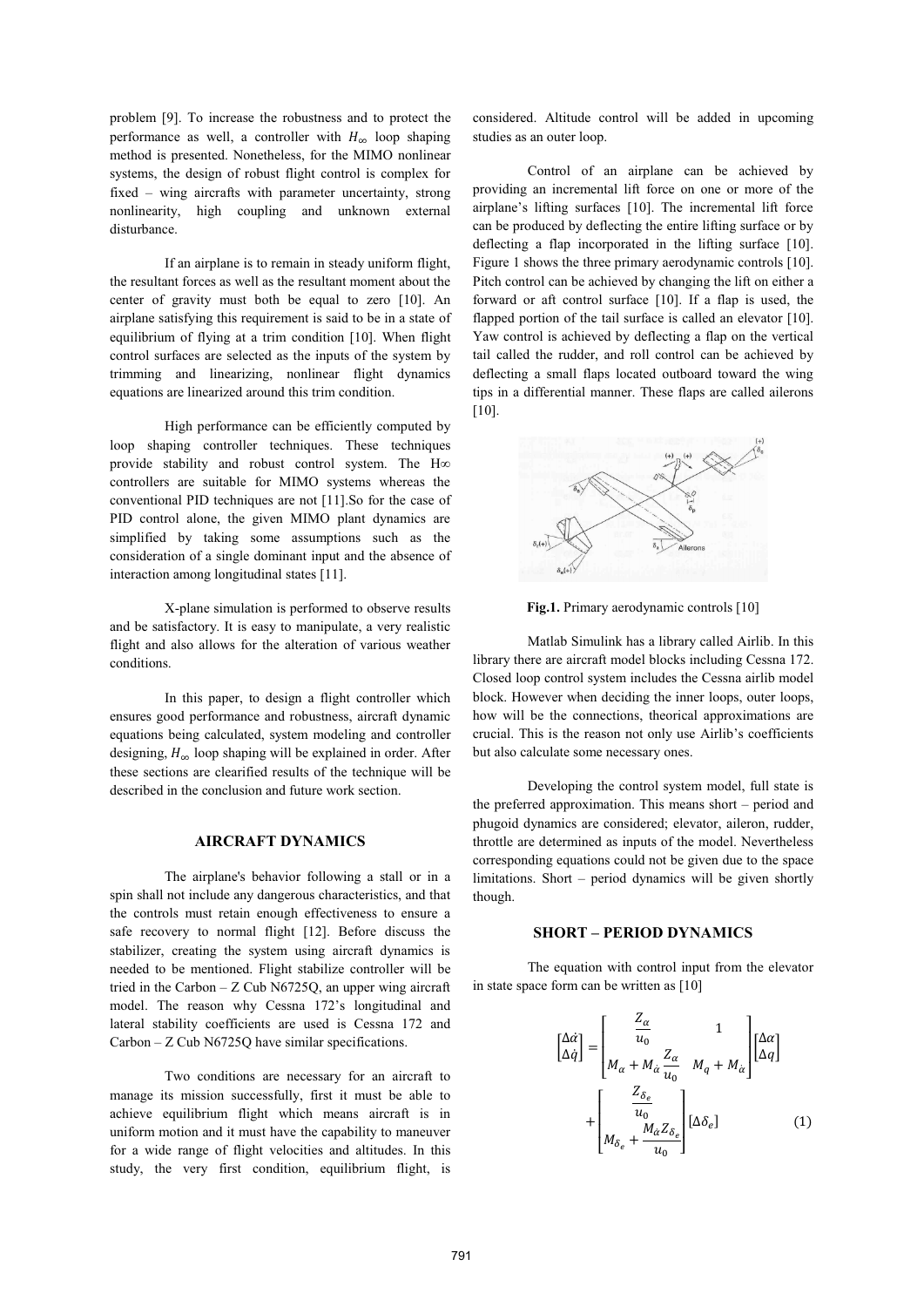Taking Laplace transform of this equation then dividing these equations by  $\Delta \delta_e(s)$  set of algebric equations in terms of the transfer functions  $\Delta \alpha(s)/\Delta \delta_e(s)$  and  $\Delta q(s)/\Delta \delta_e$  (s) is obtained [13]. Also solving for  $\Delta \alpha(s)/\Delta \delta_e(s)$  and  $\Delta q(s)/\Delta \delta_e$  by Cramer's rule yields [10]

$$
\frac{\Delta\alpha(s)}{\Delta\delta_e(s)} = \frac{N_{\delta_e}^{\alpha}(s)}{\Delta_{sp}(s)} = \frac{A_{\alpha}s + B_{\alpha}}{As^2 + Bs + C}
$$
(2)

The transfer function for the change in pitch rate to the change in elevator angle can be shown to be

$$
\frac{\Delta q(s)}{\Delta \delta_e(s)} = \frac{N_{\delta_e}^q(s)}{\Delta_{sp}(s)} = \frac{A_q s + B_q}{As^2 + Bs + C}
$$
(3)

 Short – period transfer function approximations are given in the Table 1.

**Table 1.** Short – period transfer function approximation  $[10]$ .

|                            | $A, A_{\alpha}$ or $A_q$                                                | $B, B_{\alpha}$ or $B_{q}$                                               |                                           |
|----------------------------|-------------------------------------------------------------------------|--------------------------------------------------------------------------|-------------------------------------------|
| $\Delta_{sp}(s)$           |                                                                         | $-(M_q + M_{\dot{\alpha}}$<br>$\frac{Z_{\alpha}}{Z_{\alpha}}$<br>$u_0$   | $Z_{\alpha}M_q$<br>$u_0$<br>$-M_{\alpha}$ |
| $N_{\delta_e}^{\alpha}(s)$ | $Z_{\delta_e}$<br>$u_0$                                                 | $\overline{M}_q Z_{\delta_e}$<br>$M_{\delta_e}$ .<br>$u_0$               |                                           |
| $N^q_{\delta_e}(s)$        | $\overline{M}_{\dot{\alpha}} Z_{\delta_e}$<br>$M_{\delta_e}$ .<br>$u_0$ | $M_{\delta_e} Z_{\alpha}$<br>$M_{\alpha} Z_{\delta_e}$<br>$u_0$<br>$u_0$ |                                           |

Table 2. Cessna 172 stability coefficients and derivatives.

| $u_0$     | $\mathcal{L}_{\delta_e}$ | $M_{\delta_e}$ | $M_{\alpha}$ | $M_{\dot{\alpha}}$ | _α        |
|-----------|--------------------------|----------------|--------------|--------------------|-----------|
| $= 196.8$ |                          | $-37$          | -261         | $= 0$              | 580       |
| $M_q$     |                          |                |              |                    |           |
| $-4.504$  | $-37.34$                 | $=-103.62$     | $=1$         | $= 7.45$           | $= 39.23$ |

The nonlinear equations of motion for an aircraft were used, but the aerodynamic coefficients were held constant [13].

 Cessna 172's stability coefficients and derivatives are given in the Table 2. In steady horizontal longitudinal flight, the aircraft is assumed to fly at constant velocity  $u = u_0$  to simplify the aerodynamic analysis [14]. This choice is universally made in the literature [14]. The transfer function for the change in pitch rate to the change in elevator angle becomes

$$
\frac{\Delta q(s)}{\Delta \delta_e(s)} = \frac{-37.34(s + 2.775)}{s^2 + 7.45s + 39.23}
$$
(4)

**Table 3 Transfer function of equation (4) poles and zeros.** 

|                | Zeros  |
|----------------|--------|
| 0.252          |        |
| $-3.7^{\circ}$ | ______ |

 In the real flight, every factor causes nonlinearity. Instead of nonlinear system, linear systems are so much easier to be modeled. Simulink model is generated as a nonlinear system. MATLAB offers a mode to linearize the system. To prove each linear system, calculated by the theory and Simulink model are similar, poles and zeros should be checked.

**Table 4.** The linear system's, which linearize by MATLAB , poles and zeros.

| <b>Poles</b>             | <b>Zeros</b> |
|--------------------------|--------------|
| $-3.7041 \pm 4.9509i$    | $-2.7594$    |
| $-0.015196 \pm 0.19102i$ | $-96.668$    |
| $-12.879$                | $-0.0003451$ |
| $1.9229 \cdot 10^{-6}$   |              |
| $-0.72361 \pm 3.1856i$   |              |
| $-0.012651$              |              |
| $-10$                    |              |
| $-10$                    |              |
| $-10$                    |              |

 Transfer function of the equation 4's poles and zeros are the same with poles and zeros given in the Table 4's first row. This indicates, Simulink model has the similar approximation with pitch rate to the change in elevator angle as the theory.



**Fig.2.** Bode diagram of the linear system

## **SYSTEM MODELLING AND CONTROLLER DESIGN**

There are lots of approaches to control an aircraft or UAV. Some of these concepts offer some substantial aerodynamic performance advantages but also have significant aerodynamic and inertial cross-coupling between the aircraft longitudinal and lateral-directional axes [15]. As mentioned earlier, there are couplings between aircraft's control surfaces, such as rudder and aileron. Rudder's angle psi and aileron's angle phi can affect each other. This affection can be used favor of the system however it can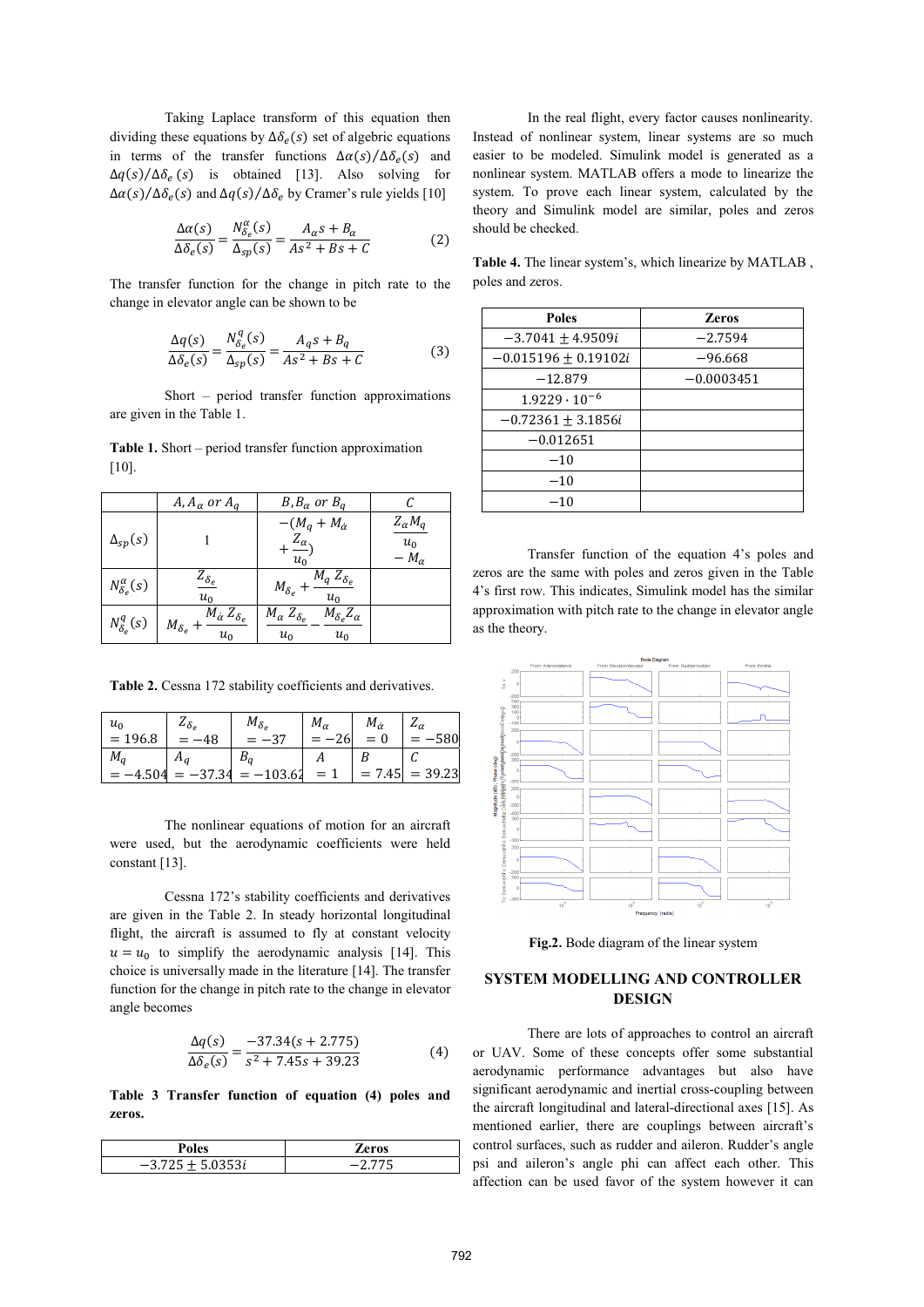cause damage. The decoupling control of Multi-Input-Multi-Output (MIMO) processes is not a simple problem [16]. Modeled MIMO system is shown in the Figure 3. Controller will be created by considering this model. The model showed in the Figure 3 is a nonlinear system with couplings. Generated controller should work at any condition, and should not be affected from any couplings.

When linearization and trimming methods are done to obtain a linear system using  $H_{\infty}$  loop shaping method a robust and good performance controller is generated.

As it can be seen in the Figure 6, 7, 8 controller successfully managed the command for every reference

values. Phi reference angle's given as 5 degrees can be seen in the Figure 3. Result of this command is in the Figure 8, third graphic, phi angle settles in 5 degrees in less than 5 seconds and without any oscillation. It can be given as an example. Other corresponding results will be mentioned in the section called conclusion and future work.

 $H_{\infty}$  loop shaping method is used to obtain a robust controller with good performance. This paper presents a technique for designing a controller to achieve robust performance for a plant that is linear, unstable and minimum–phase.



**Fig.3.** MIMO system model with the controller

## $H_{\infty}$  **LOOPSHAPING**

 $G_{\Lambda} = (M + \Delta_M)^{-1} (N + \Delta_N)$  (7)

In this section, a MIMO control system that is formed of  $H_{\infty}$  solution is designed.

First step of designing controller is computation of a stable and minimum phase loop-shaping. Furthermore, square-down prefilter *W*. This prefilter must satisfy a square matrix of shaped plant where shaped plant $G_s = GW$ . In addition, equation 5 must be satisfied.

$$
\sigma(G_d) \approx \sigma(G_s) \quad \forall w \tag{5}
$$

This methodology can be obtain by using GCD formulas that introduced by Safonov [17].

On the other hand, normalized coprime factor synthesis theory is used to compute an optimal loop-shaping controller for shaped plant. For coprime factorization, it is given some necessary definitions;

$$
G = M^{-1}N \tag{6}
$$

Then any perturbed plant can be written as

where  $\Delta_M$  and  $\Delta_N$  are stable and unknown transfer functions that presents uncertainities in the nominal plant. The objective of the robust controller design is that stabilize by a controller *K* not only nominal plant but also the family of perturbed plant defined in Equation 8.

$$
G_{\varepsilon} = \{ (M + \Delta_M)^{-1} (N + \Delta_N) : ||\Delta_M, \Delta_N||_{\infty} < \varepsilon \} \tag{8}
$$

For robust stability, the internal stability must be achieved for nominal and perturbed plant. Further, if there exist such a *K* that  $(M, N, K, \varepsilon)$  is robustly stable, then  $(M, K, \varepsilon)$  $N$ ,  $\varepsilon$ ) is said to be robustly stabilizable with stability margin  $\epsilon$  [18]. For robust stability Equation 9 and Equation 10 must be satisfied.

$$
(I - GK)^{-1}, K(I - GK)^{-1}, (I - GK)^{-1}G, (I - KG)^{-1}
$$

$$
\in RH_{\infty}
$$

$$
\det(I - GK)(\infty) \neq 0
$$
(9)

$$
\inf_{K} \left\| \begin{bmatrix} K(I - GK)^{-1}M^{-1} \\ (I - GK)^{-1}M^{-1} \end{bmatrix} \right\|_{\infty} \le \varepsilon^{-1} \tag{10}
$$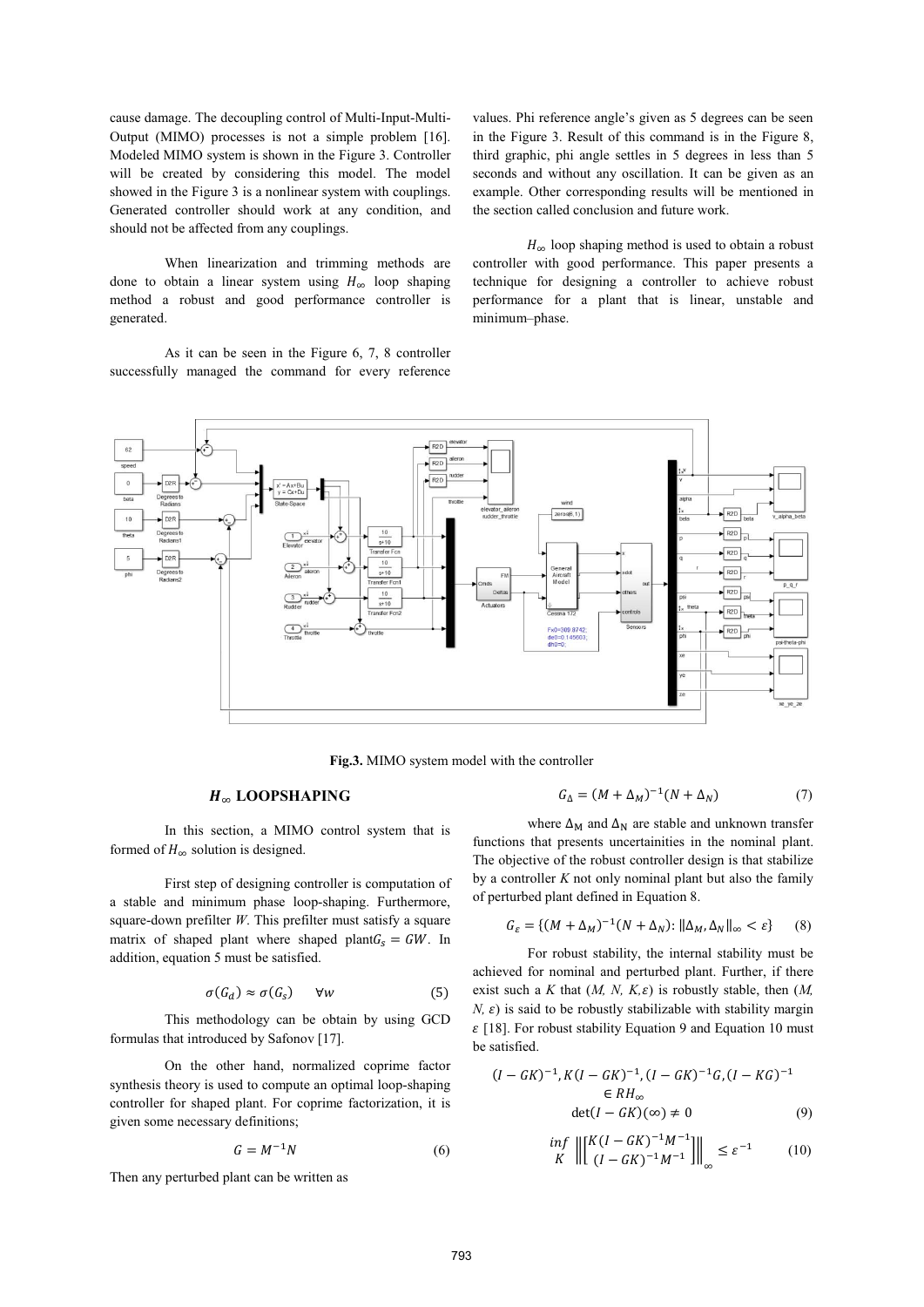where infimum is chosen over all stabilizing controller *K*. The  $H_{\infty}$  optimization problem allows  $\varepsilon^{-1}$  being chosen as small as possible. The robust stabilization problem can be converted to Doyle formulation. Let

$$
P \triangleq \begin{bmatrix} P_{11} & P_{12} \\ P_{21} & P_{22} \end{bmatrix} = \begin{bmatrix} 0 & 1 \\ M^{-1} & 0 \end{bmatrix} \begin{bmatrix} I \\ G \end{bmatrix}
$$
 (11)

Then Equation 10 is equivalent to Equation 12.

$$
\inf_{K} \|\mathbf{L}(P, K)\|_{\infty} \le \varepsilon^{-1} \tag{12}
$$

where *K* is chosen as all stabilizing controller and *P* is standard plant for  $H_{\infty}$  optimization problem.

Standard solution of the above problem expressed in [19].

In addition, final express for designed controller is given by Equation 13.

$$
K_{final} = WK \tag{13}
$$

As a solution for given plant for this paper, sensitivity, complementary sensitivity, desired shape and achieved shaped diagrams are given in Figure 4. Furthermore, step responses for MIMO system is given in Figure 5.



**Figure. 4.** Sens, Comp Sens, Desired Shape, Achieved Shaped



**Figure. 5.** Step responses for MIMO system

#### **CONCLUSION AND FUTURE WORK**

 In this paper, one design approach of a flight stabilizer for fixed wing aircrafts using  $H_{\infty}$  loop shaping method and tested in Xplane flight simulation are outlined. The flight stabilizer's controller worked successfully. It can be seen in the Figure 6, 7, 8 easily.

Beta side slip angle input is given as 0 degree in Figure 3. Its result which can be seen in the Figure 7, settles to 0 degree in 5 seconds. Theta, that is pitch angle, input is given as 10 degrees in Figure 3. Its result that is given in Figure 8, settles to 10 degrees in 5 seconds. Phi roll angle input is given as 5 degrees in the Figure 3. Its result that can be seen in the Figure 8, settles to 5 degrees in 4 seconds. Speed input is given as 62 m/s in the Figure 3. 60 m/s is the initial condition when the model is trimmed and linearized. Speed increases from 60 m/s to 62 m/s in 5 seconds in Figure 7.

In the given figures, there are other angles that are affected by the given commands. This issue occurs due to couplings. For instance psi angle has changed despite the fact that there is no given input command to psi. However, there is an input for phi angle, and psi's change has influence on psi which means as the aircraft turns, psi and phi angles are going to change. The coupling situation can be a problem or used for the benefit of the aircraft.

In future work, psi control will be added as an outer loop to the system model. This way coupling between psi and phi can be obstruct.

In addition to the future work, altitude controller will be added in the model as an outer loop as well. Also surface loss scenarios are considered and controller will be developed based on this work to eliminate the impact of these losses.



**Fig.6.** Simulation results for elevator, theta, rudder, throttle.